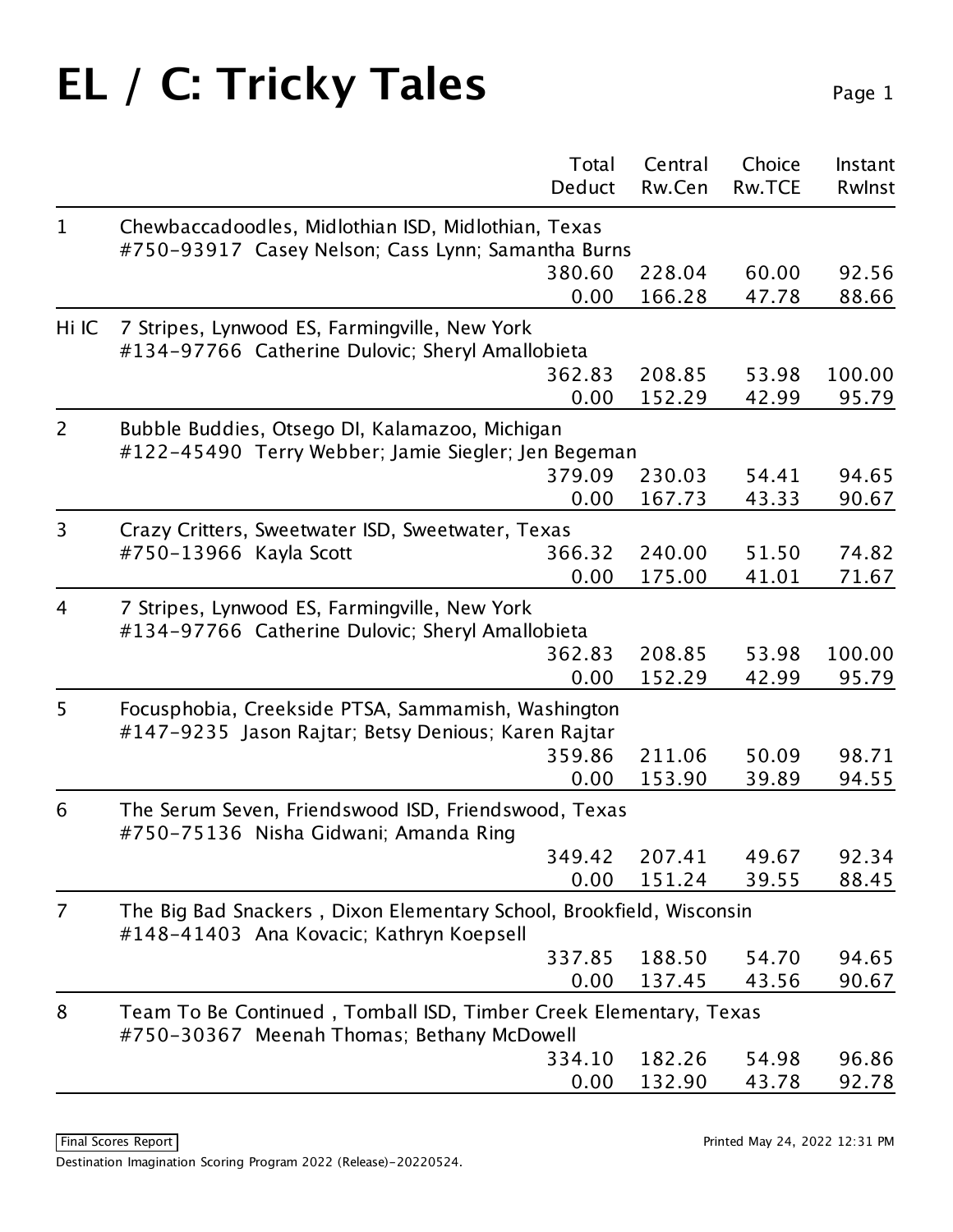|                          | Total  | Central | Choice                                                              | Instant<br>Rwlnst    |
|--------------------------|--------|---------|---------------------------------------------------------------------|----------------------|
|                          |        |         |                                                                     |                      |
| #106-75352 samanda davis | 331.98 |         | 48.55                                                               | 78.77                |
|                          | 0.00   | 149.23  | 38.66                                                               | 75.45                |
|                          |        |         | Cavity Causing Candy Kids, SME, Highlands Ranch, Colorado<br>204.66 | Deduct Rw.Cen Rw.TCE |

|     |                                                                                                                                 | 0.00   | 149.23 | 38.66                         | 75.45 |
|-----|---------------------------------------------------------------------------------------------------------------------------------|--------|--------|-------------------------------|-------|
| 10  | The Divas and The Dude, Arlington Independent School District, Arlington, Texas<br>#750-23447 George DeChiara; Sabrina Anderson |        |        |                               |       |
|     |                                                                                                                                 | 329.42 | 206.13 | 38.51                         | 84.78 |
|     |                                                                                                                                 | 0.00   | 150.30 | 30.67                         | 81.21 |
| 11  | The Underestimated, Woodland Elementary-Dist 196, Eagan, Minnesota<br>#123-4931 Cyndi Brassow; Jonathan Brassow                 |        |        |                               |       |
|     |                                                                                                                                 | 322.68 | 184.47 | 58.74                         | 79.47 |
|     |                                                                                                                                 | 0.00   | 134.51 | 46.78                         | 76.12 |
| 12  | Fruzen Fruitcakes, Fruzen Intermediate School, Beloit, Wisconsin                                                                |        |        |                               |       |
|     | #148-53444 Terri Gile                                                                                                           | 320.76 | 199.71 | 42.98                         | 78.07 |
|     |                                                                                                                                 | 0.00   | 145.62 | 34.23                         | 74.78 |
| 13  | Colorful Birds, Panamerican School of Bahia PASB, SALVADOR, Brazil                                                              |        |        |                               |       |
|     | #163-60279 Andreia Luz                                                                                                          | 317.43 | 223.42 | 55.96                         | 38.05 |
|     |                                                                                                                                 | 0.00   | 162.91 | 44.56                         | 36.45 |
| 14  | Royal Hornets-Carver Center, Midland ISD, Midland, Texas<br>#750-85099 Chrystal ANUSZKIEWICZ; Tamara Schulz                     |        |        |                               |       |
|     |                                                                                                                                 | 310.73 | 164.75 | 51.20                         | 94.78 |
|     |                                                                                                                                 | 0.00   | 120.13 | 40.77                         | 90.79 |
| 15  | Chester Jordan - Solar Sisters, Socorro ISD, El Paso, Texas                                                                     |        |        |                               |       |
|     | #750-15143 Caitlyn Bowen                                                                                                        | 307.96 | 182.04 | 42.98                         | 82.94 |
|     |                                                                                                                                 | 0.00   | 132.74 | 34.23                         | 79.45 |
| 16  | Rainbow Dolphins, Eanes ISD, Austin, Texas                                                                                      |        |        |                               |       |
|     | #750-48897 Lea Rogers                                                                                                           | 302.87 | 164.05 | 48.56                         | 90.26 |
|     |                                                                                                                                 | 0.00   | 119.62 | 38.67                         | 86.46 |
| 17  | Causers Of Chaos, Algoma School District DI, Algoma, Wisconsin                                                                  |        |        |                               |       |
|     | #148-34823 Lisa Stewart; Megan Neveau                                                                                           | 299.29 | 165.57 | 39.76                         | 93.96 |
|     |                                                                                                                                 | 0.00   | 120.73 | 31.66                         | 90.00 |
| 18  | Insert Name Here _____, Walden School, Deerfield, Illinois<br>#114-15533 Ameeta Reed; Lela Hutchinson                           |        |        |                               |       |
|     |                                                                                                                                 | 292.32 | 183.35 | 48.55                         | 60.42 |
|     |                                                                                                                                 | 0.00   | 133.69 | 38.66                         | 57.88 |
| 19T | Boon Birds, Allen ISD, Allen, Texas                                                                                             | 291.05 | 191.56 | 44.39                         | 55.10 |
|     | #750-41949 Michelle Soong; Sara Marsh                                                                                           | 0.00   | 139.68 | 35.35                         | 52.78 |
|     | Final Scores Report                                                                                                             |        |        | Printed May 24, 2022 12:31 PM |       |

Destination Imagination Scoring Program 2022 (Release)-20220524.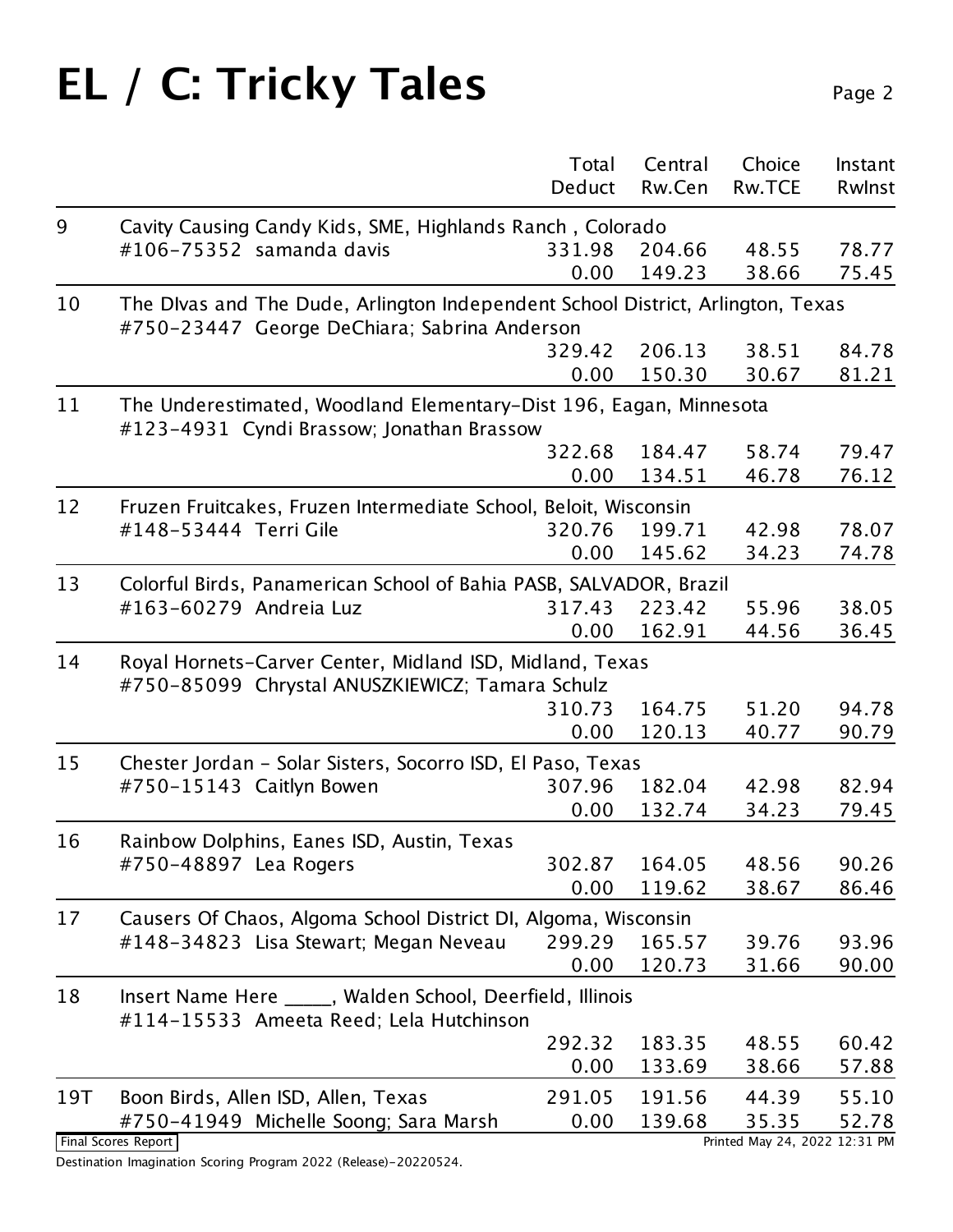|     |                                                             |                                                                                   | Total<br>Deduct | Central<br>Rw.Cen | Choice<br><b>Rw.TCE</b> | Instant<br>Rwlnst |  |  |
|-----|-------------------------------------------------------------|-----------------------------------------------------------------------------------|-----------------|-------------------|-------------------------|-------------------|--|--|
| 19T |                                                             | Slime Prime Time, Chapel Hill Elementary, Mt. Pleasant, Texas                     |                 |                   |                         |                   |  |  |
|     |                                                             | #750-60560 Carrie Hefner; Misty Lake                                              | 290.36          | 152.46            | 47.43                   | 90.47             |  |  |
|     |                                                             |                                                                                   | 0.00            | 111.17            | 37.77                   | 86.66             |  |  |
| 20  |                                                             | DI in DIsguise, Klein ISD, Benignus Elementary, Texas                             |                 |                   |                         |                   |  |  |
|     |                                                             | #750-68895 Kelly Hammons; Jennifer Smith                                          |                 |                   |                         |                   |  |  |
|     |                                                             |                                                                                   | 288.84          | 164.23            | 44.93                   | 79.68             |  |  |
|     |                                                             |                                                                                   | 0.00            | 119.75            | 35.78                   | 76.33             |  |  |
| 21  |                                                             | DONUT_MessWithUs!, Montgomery Independent School District, Lincoln Elementary, Te |                 |                   |                         |                   |  |  |
|     |                                                             | #750-13360 Kristen Watkins                                                        | 282.82          | 186.29            | 54.42                   | 42.11             |  |  |
|     |                                                             |                                                                                   | 0.00            | 135.84            | 43.34                   | 40.34             |  |  |
| 22  |                                                             | Skunk Squad, Germantown School District, Germantown, Wisconsin                    |                 |                   |                         |                   |  |  |
|     |                                                             | #148-95165 Kristin Jensen; Jessica Sakac                                          | 275.98          | 144.56            | 38.51                   | 92.91             |  |  |
|     |                                                             |                                                                                   | 0.00            | 105.41            | 30.67                   | 89.00             |  |  |
| 23  |                                                             | Tricky Rickie's, Southdale Elementary, Kettering, Ohio                            |                 |                   |                         |                   |  |  |
|     | #135-54185 Matt Becker                                      |                                                                                   | 272.59          | 142.11            | 37.11                   | 93.37             |  |  |
|     |                                                             |                                                                                   | 0.00            | 103.62            | 29.55                   | 89.44             |  |  |
| 24  |                                                             | Creative Roaring Cougars, Cottonwood Creek, Greenwood Village, Colorado           |                 |                   |                         |                   |  |  |
|     |                                                             | #106-72680 Mark Perlman; Darcey Perlman; Nikita Prabhu                            |                 |                   |                         |                   |  |  |
|     |                                                             |                                                                                   | 267.20          | 165.53            | 47.73                   | 53.94             |  |  |
|     |                                                             |                                                                                   | 0.00            | 120.70            | 38.01                   | 51.67             |  |  |
| 25  | The Six Masterminds, Worthington Schools, WORTHINGTON, Ohio |                                                                                   |                 |                   |                         |                   |  |  |
|     |                                                             | #135-93483 Anne Cummings; Katie Gast                                              | 262.13          | 136.40            | 33.05                   | 92.68             |  |  |
|     |                                                             |                                                                                   | 0.00            | 99.46             | 26.32                   | 88.78             |  |  |
| 26  |                                                             | Bedford Rockstars, Bedford DI - Peter Woodbury Elementary, Bedford, New Hampshir  |                 |                   |                         |                   |  |  |
|     |                                                             | #130-51176 Suja Sriram; Sindhu Yerukonda                                          |                 |                   |                         |                   |  |  |
|     |                                                             |                                                                                   | 258.05          | 138.31            | 43.66                   | 76.08             |  |  |
|     |                                                             |                                                                                   | 0.00            | 100.85            | 34.77                   | 72.88             |  |  |
| 27  |                                                             | Nothing Punny About It, Challenge Me, Inc., Ipswich, Massachusetts                |                 |                   |                         |                   |  |  |
|     |                                                             | #119-69531 Tammy Kayata; Meghan Malone-Moses                                      |                 |                   |                         |                   |  |  |
|     |                                                             |                                                                                   | 256.13          | 141.05            | 39.34                   | 75.74             |  |  |
|     |                                                             |                                                                                   | 0.00            | 102.85            | 31.33                   | 72.55             |  |  |
| 28  |                                                             | DI IQ, LUDOTECA, quito, Ecuador                                                   |                 |                   |                         |                   |  |  |
|     |                                                             | #166-61003 Amparo Alban; RODRIGO XAVIER ARAUJO                                    |                 | JATIVA            |                         |                   |  |  |
|     |                                                             |                                                                                   | 247.29          | 174.05            | 47.72                   | 25.52             |  |  |
|     |                                                             |                                                                                   | 0.00            | 126.91            | 38.00                   | 24.45             |  |  |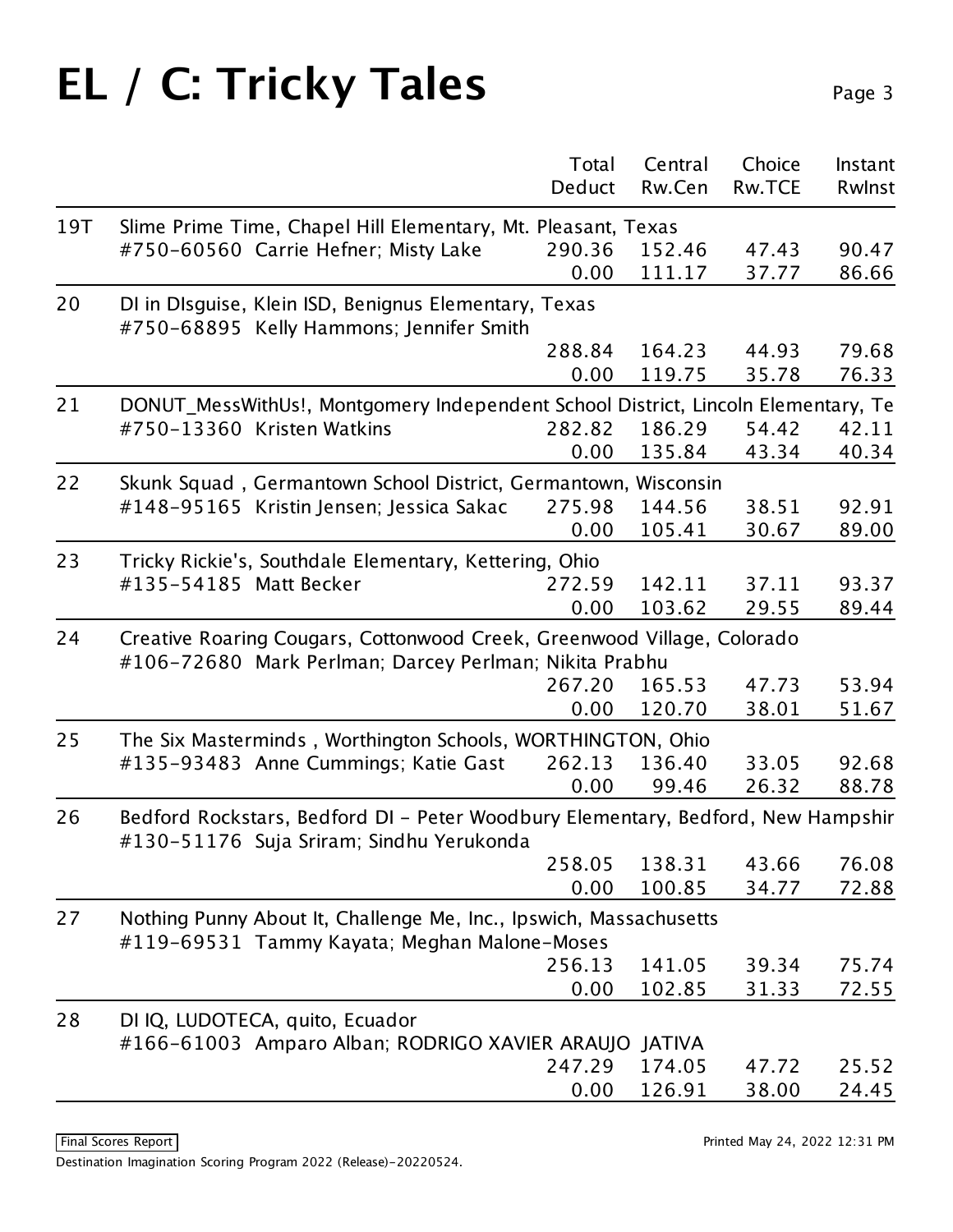|     |                                                                                                                                  | Total<br>Deduct | Central<br>Rw.Cen | Choice<br><b>Rw.TCE</b> | Instant<br>Rwinst |
|-----|----------------------------------------------------------------------------------------------------------------------------------|-----------------|-------------------|-------------------------|-------------------|
| 29T | Medfield Madness, Medfield DI, Medfield, Massachusetts                                                                           |                 |                   |                         |                   |
|     | #119-52143 Randal Kenworthy; Karyn Healey                                                                                        |                 |                   |                         |                   |
|     |                                                                                                                                  | 246.27          | 142.93            | 48.70                   | 54.64             |
|     |                                                                                                                                  | 0.00            | 104.22            | 38.78                   | 52.34             |
| 29T | Somersaulting Cheesy Puffs, Rockbridge County Public Schools, Lexington, Virginia<br>#145-47522 Cathy Whitesell; Christina Imler |                 |                   |                         |                   |
|     |                                                                                                                                  | 245.75          | 124.14            | 31.96                   | 89.65             |
|     |                                                                                                                                  | 0.00            | 90.52             | 25.45                   | 85.88             |
| 30  | The Goofy Gumballs, Huron Destination Imagination, Huron, South Dakota                                                           |                 |                   |                         |                   |
|     | #141-48316 Callee Bauman Wachter                                                                                                 | 233.02          | 178.46            | 48.86                   | 5.70              |
|     |                                                                                                                                  | 0.00            | 130.13            | 38.91                   | 5.46              |
| 31  | The Time Hopping Tricksters, Kingsbury Country Day School, Oxford, Michigan                                                      |                 |                   |                         |                   |
|     | #122-3318 Emily Goosey                                                                                                           | 231.97          | 130.07            | 34.75                   | 67.15             |
|     |                                                                                                                                  | 0.00            | 94.84             | 27.67                   | 64.32             |
| 32  | Fantastic Mythicats, Mission CISD, MISSION, Texas<br>#750-62180 Corina Avila; Leticia De Los Reyes                               |                 |                   |                         |                   |
|     |                                                                                                                                  | 229.47          | 130.05            | 25.53                   | 73.89             |
|     |                                                                                                                                  | 0.00            | 94.83             | 20.33                   | 70.78             |
| 33  | Fierce and Feisty Foxes, Hudson School District, Hudson, Wisconsin                                                               |                 |                   |                         |                   |
|     | #148-95633 Jaime Isaac                                                                                                           | 222.46          | 144.48            | 39.48                   | 38.50             |
|     |                                                                                                                                  | 0.00            | 105.35            | 31.44                   | 36.88             |
| 34  | The Impastas, Brownsville ISD, Brownsville, Texas                                                                                |                 |                   |                         |                   |
|     | #750-8322 cynthia pena; Brenda Lopez                                                                                             | 217.05          | 149.35            | 38.24                   | 29.46             |
|     |                                                                                                                                  | 0.00            | 108.90            | 30.45                   | 28.22             |
| 35T | Purple Tricky Tricksters, Barberton City Schools, Barberton, Ohio<br>#135-11680 Treasure Kriston; Abigail Robinson               |                 |                   |                         |                   |
|     |                                                                                                                                  | 209.69          | 113.01            | 34.04                   | 62.64             |
|     |                                                                                                                                  | 0.00            | 82.40             | 27.11                   | 60.00             |
| 35T | NARRAN, Groton Area Destination Imagination, Groton, South Dakota                                                                |                 |                   |                         |                   |
|     | #141-12962 Julie Milbrandt; Laura Arth                                                                                           | 209.31          | 100.96            | 31.68                   | 76.67             |
|     |                                                                                                                                  | 0.00            | 73.62             | 25.23                   | 73.44             |
| 36  | Suspicious Impostors, Centerville City Schools, Centerville, Ohio<br>#135-8925 Barbara Proehl; Marlaina Proehl                   |                 |                   |                         |                   |
|     |                                                                                                                                  | 197.60          | 123.61            | 37.67                   | 36.32             |
|     |                                                                                                                                  | 0.00            | 90.13             | 30.00                   | 34.79             |
|     |                                                                                                                                  |                 |                   |                         |                   |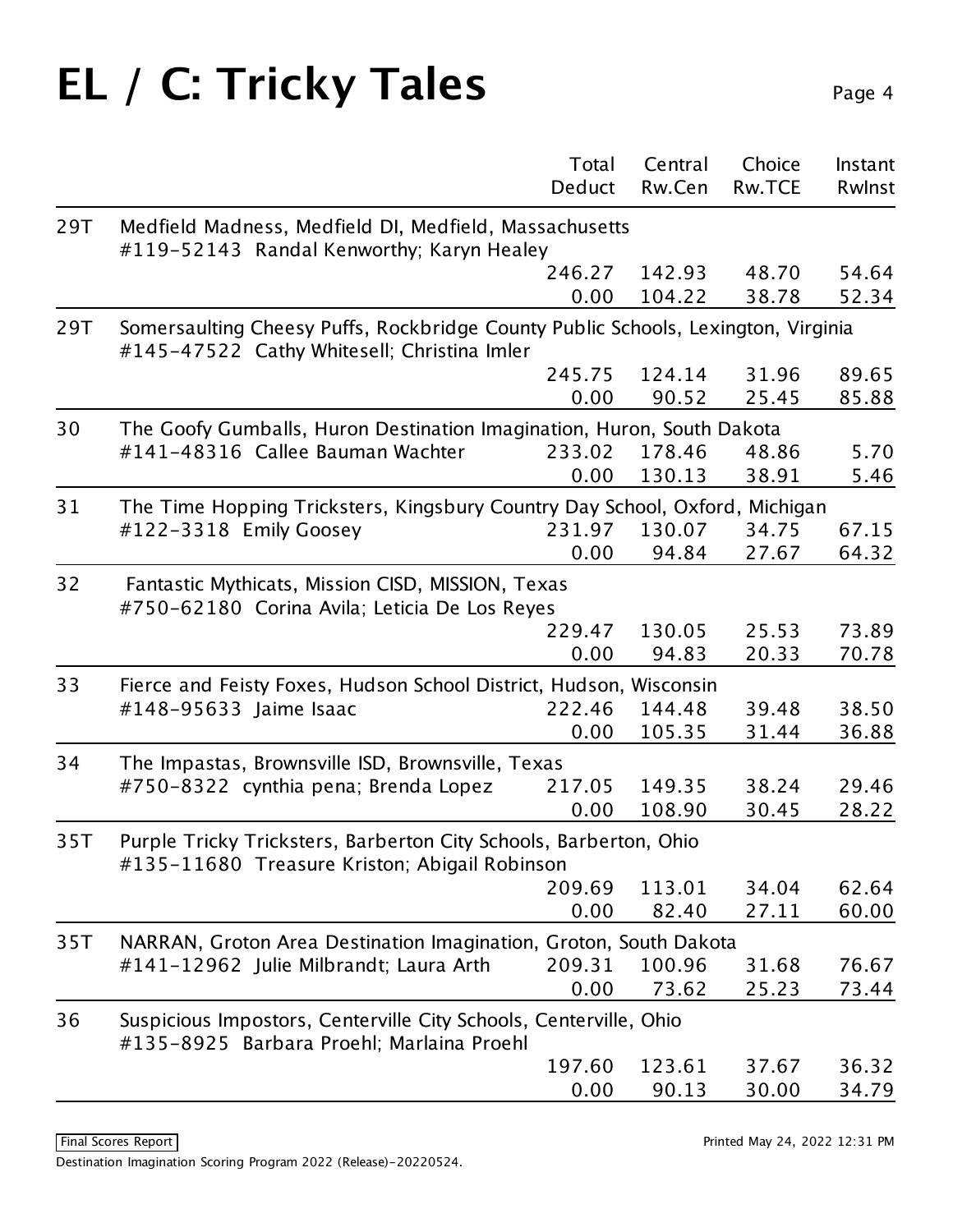#### **EL / C: Tricky Tales**

| Ω<br>ב | ıc |  |
|--------|----|--|
|        |    |  |

|    |                                                                                                                        | Total          | Central<br>Rw.Cen | Choice         | Instant        |
|----|------------------------------------------------------------------------------------------------------------------------|----------------|-------------------|----------------|----------------|
|    |                                                                                                                        | Deduct         |                   | Rw.TCE         | Rwlnst         |
| 37 | The Shipwrecked Rockets, Kennewick School District, Kennewick, Washington<br>#147-10036 ALLYNDA CALLIES; Kelli Epperly |                |                   |                |                |
|    |                                                                                                                        | 194.23<br>0.00 | 136.47<br>99.51   | 36.54<br>29.10 | 21.22<br>20.33 |
| 38 | Beagles, Dallas ISD, Casa View Elementary, Texas<br>#750-22822 Irene Alejandra Garza Jaldon                            |                |                   |                |                |
|    |                                                                                                                        | 190.30         | 110.56            | 31.95          | 47.79          |
|    |                                                                                                                        | 0.00           | 80.62             | 25.44          | 45.78          |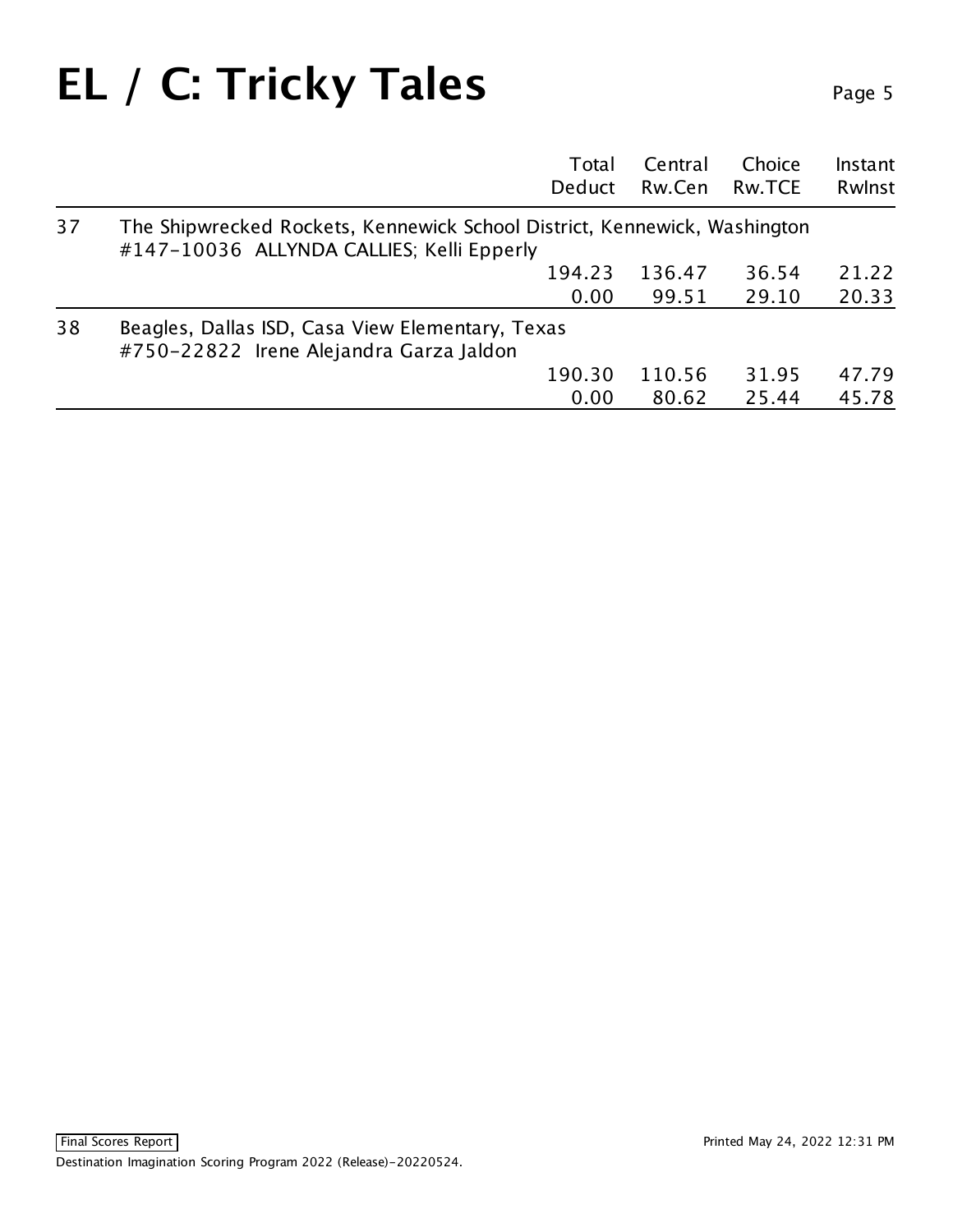|                |                                                                                                                       | Total<br>Deduct | Central<br>Rw.Cen | Choice<br>Rw.TCE | Instant<br>Rwlnst |  |  |
|----------------|-----------------------------------------------------------------------------------------------------------------------|-----------------|-------------------|------------------|-------------------|--|--|
| $\mathbf{1}$   | The All Stars, Independent, Plano, Texas<br>#750-68331 Pranav Joshi                                                   | 386.41<br>0.00  | 240.00<br>160.35  | 46.41<br>35.84   | 100.00<br>83.67   |  |  |
| Hi IC          | The Shrooms, ABRSD Destination Imagination, Boxborough, Massachusetts                                                 |                 |                   |                  |                   |  |  |
|                | #119-86041 Jennette Kollmann                                                                                          | 313.12          | 168.22            | 44.90            | 100.00            |  |  |
|                |                                                                                                                       | 0.00            | 112.39            | 34.67            | 83.67             |  |  |
| Hi IC          | The All Stars, Independent, Plano, Texas                                                                              | 386.41          | 240.00            | 46.41            | 100.00            |  |  |
|                | #750-68331 Pranav Joshi                                                                                               | 0.00            | 160.35            | 35.84            | 83.67             |  |  |
| $\overline{2}$ | The Dinamites, Fallon Middle School, Dublin, California                                                               |                 |                   |                  |                   |  |  |
|                | #105-34597 Aparajeeta Ghosh; Anirban Ghosh                                                                            |                 |                   |                  |                   |  |  |
|                |                                                                                                                       | 334.02          | 237.96            | 60.00            | 36.06             |  |  |
|                |                                                                                                                       | 0.00            | 158.99            | 46.33            | 30.17             |  |  |
| 3T             | W.O.W. (Wonders of the World), Seguin ISD, Seguin, Texas<br>#750-99382 Michael Olstad; Debbie Magin                   |                 |                   |                  |                   |  |  |
|                |                                                                                                                       | 328.54          | 216.04            | 43.38            | 69.12             |  |  |
|                |                                                                                                                       | 0.00            | 144.34            | 33.50            | 57.83             |  |  |
| 3T             | Clogged Cogs, Orono DI, Long Lake, Minnesota                                                                          |                 |                   |                  |                   |  |  |
|                | #123-44682 Katie Monger                                                                                               | 327.82          | 185.77            | 49.42            | 92.63             |  |  |
|                |                                                                                                                       | 0.00            | 124.12            | 38.16            | 77.50             |  |  |
| 4              | Light Bulbs, Dublin, California<br>#105-10268 Sean Wu; Ashish Umrani; Shaoming Huang                                  |                 |                   |                  |                   |  |  |
|                |                                                                                                                       | 314.35          | 231.42            | 44.68            | 38.25             |  |  |
|                |                                                                                                                       | 0.00            | 154.62            | 34.50            | 32.00             |  |  |
| 5T             | The Shrooms, ABRSD Destination Imagination, Boxborough, Massachusetts                                                 |                 |                   |                  |                   |  |  |
|                | #119-86041 Jennette Kollmann                                                                                          | 313.12          | 168.22            | 44.90            | 100.00            |  |  |
|                |                                                                                                                       | 0.00            | 112.39            | 34.67            | 83.67             |  |  |
| 5T             | DI GATORS, Brownsville ISD, Brownsville, Texas<br>#750-58034 Conrad Ochoa; Claudia Torres                             |                 |                   |                  |                   |  |  |
|                |                                                                                                                       | 312.84          | 203.18            | 37.35            | 72.31             |  |  |
|                |                                                                                                                       | 0.00            | 135.75            | 28.84            | 60.50             |  |  |
| 6              | Alacamazing, Kennedy Middle School, Germantown, Wisconsin<br>#148-85717 Carmen Blair-Wesser; Justin Wesser; Leah Cull |                 |                   |                  |                   |  |  |
|                |                                                                                                                       | 309.80          | 193.81            | 36.91            | 79.08             |  |  |
|                |                                                                                                                       | 0.00            | 129.49            | 28.50            | 66.17             |  |  |
|                |                                                                                                                       |                 |                   |                  |                   |  |  |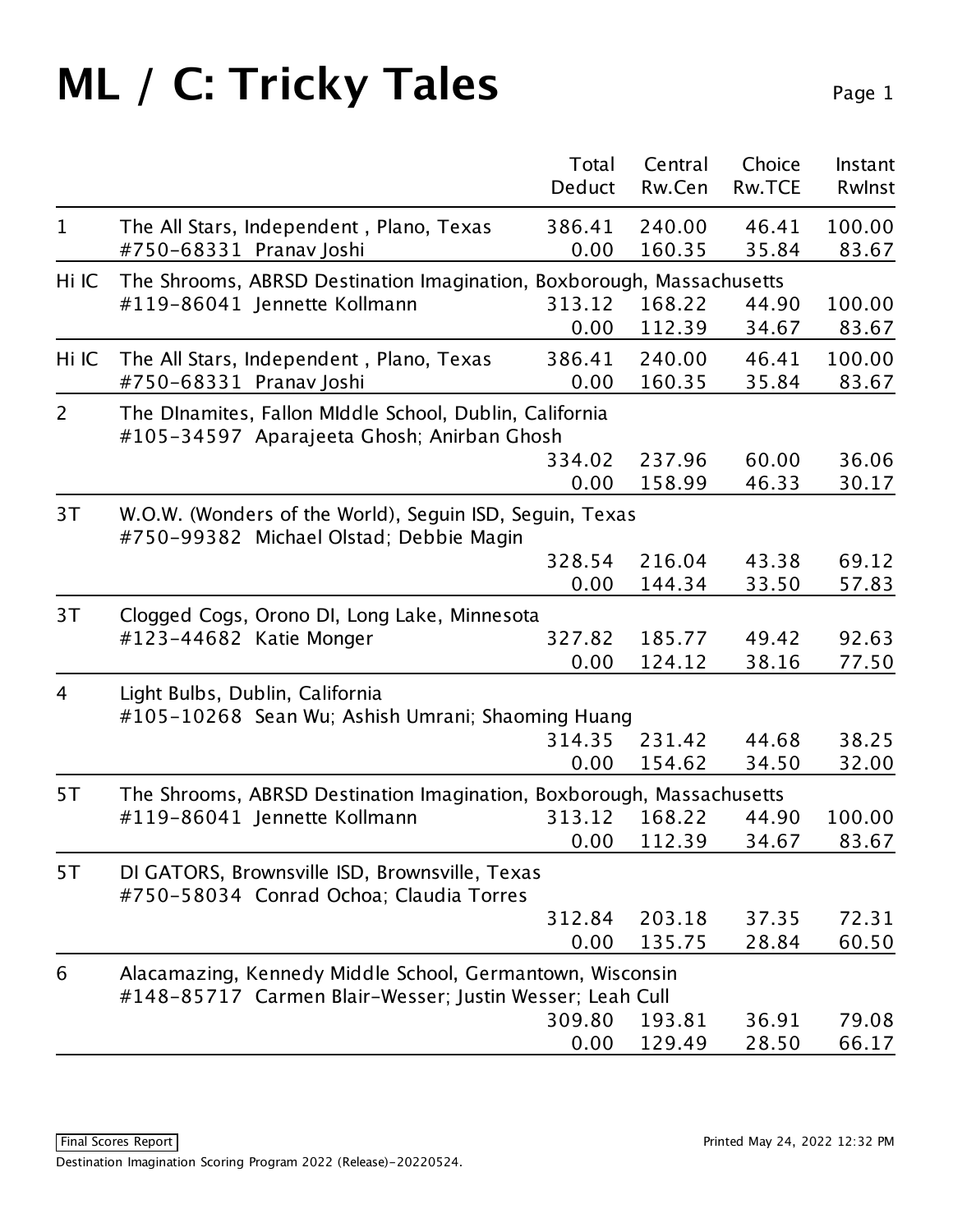|                |                                                                                                                                 | Total<br>Deduct | Central<br>Rw.Cen | Choice<br><b>Rw.TCE</b> | Instant<br>Rwlnst |
|----------------|---------------------------------------------------------------------------------------------------------------------------------|-----------------|-------------------|-------------------------|-------------------|
| $\overline{7}$ | Masters of Disguise, Conroe ISD, THE WOODLANDS-Coulson Tough, Texas                                                             |                 |                   |                         |                   |
|                | #750-33921 Deepa Adur; BALA Sankaran                                                                                            |                 |                   |                         |                   |
|                |                                                                                                                                 | 299.57          | 234.30            | 40.37                   | 24.90             |
|                |                                                                                                                                 | 0.00            | 156.54            | 31.17                   | 20.83             |
| 8              | Wukacha, Eanes ISD, Austin, Texas<br>#750-47754 Jonathan Faulkner; Robin Wiprud                                                 |                 |                   |                         |                   |
|                |                                                                                                                                 | 283.30          | 170.27            | 42.31                   | 70.72             |
|                |                                                                                                                                 | 0.00            | 113.76            | 32.67                   | 59.17             |
| 9              | Jazz Pizzazz, Mercer Island School District, Mercer Island, Washington                                                          |                 |                   |                         |                   |
|                | $\#147 - 1045$ Julie Langley                                                                                                    | 282.15          | 196.45            | 57.41                   | 28.29             |
|                |                                                                                                                                 | 0.00            | 131.25            | 44.33                   | 23.67             |
| 10             | Destination Procrastination, Immaculate Conception Grade School, Elmhurst, Illinois                                             |                 |                   |                         |                   |
|                | #114-45910 Kim Knable; Lisa Julian                                                                                              | 273.62          | 208.15            | 40.37                   | 25.10             |
|                |                                                                                                                                 | 0.00            | 139.07            | 31.17                   | 21.00             |
| 11             | Because, Pigs are Awesome, Redlands ThinkTank, Redlands, California<br>#105-8729 Beth Hoecker-Martinez; Martin Hoecker-Martinez |                 |                   |                         |                   |
|                |                                                                                                                                 | 271.20          | 161.47            | 38.41                   | 71.32             |
|                |                                                                                                                                 | 0.00            | 107.88            | 29.66                   | 59.67             |
| 12             | Airplane Mode, LRSD--Mann Magnet, Little Rock, Arkansas<br>#103-85869 Rhonda Adams; kellie smith; Stacy O'Brien; Melissa James  |                 |                   |                         |                   |
|                |                                                                                                                                 | 268.56          | 153.31            | 40.16                   | 75.09             |
|                |                                                                                                                                 | 0.00            | 102.43            | 31.01                   | 62.83             |
| 13             | 7 Cool Jumping Tornados, Littleton Public Schools, Littleton, Colorado                                                          |                 |                   |                         |                   |
|                | #106-8812 Meg Ryan; Sara Squires                                                                                                | 266.01          | 133.45            | 39.93                   | 92.63             |
|                |                                                                                                                                 | 0.00            | 89.16             | 30.83                   | 77.50             |
| 14             | Oh My Octopi!, Sulphur Springs ISD, Sulphur Springs, Texas                                                                      |                 |                   |                         |                   |
|                | #750-37716 Beth Cole; Adrienne Lilley                                                                                           | 262.76          | 182.97            | 58.07                   | 21.72             |
|                |                                                                                                                                 | 0.00            | 122.25            | 44.84                   | 18.17             |
| 15             | EMS DI Squids, Easton Middle School, Easton, Maryland<br>#120-99238 Kim Gibbons-Neff; Catessa Cain                              |                 |                   |                         |                   |
|                |                                                                                                                                 | 261.59          | 160.72            | 26.77                   | 74.10             |
|                |                                                                                                                                 | 0.00            | 107.38            | 20.67                   | 62.00             |
| 16             | Meme Supremes, Sacred Hearts School, Sun Prairie, Wisconsin                                                                     |                 |                   |                         |                   |
|                | #148-78298 Deborah Greiveldinger                                                                                                | 259.43          | 147.28            | 28.28                   | 83.87             |
|                |                                                                                                                                 | 0.00            | 98.40             | 21.84                   | 70.17             |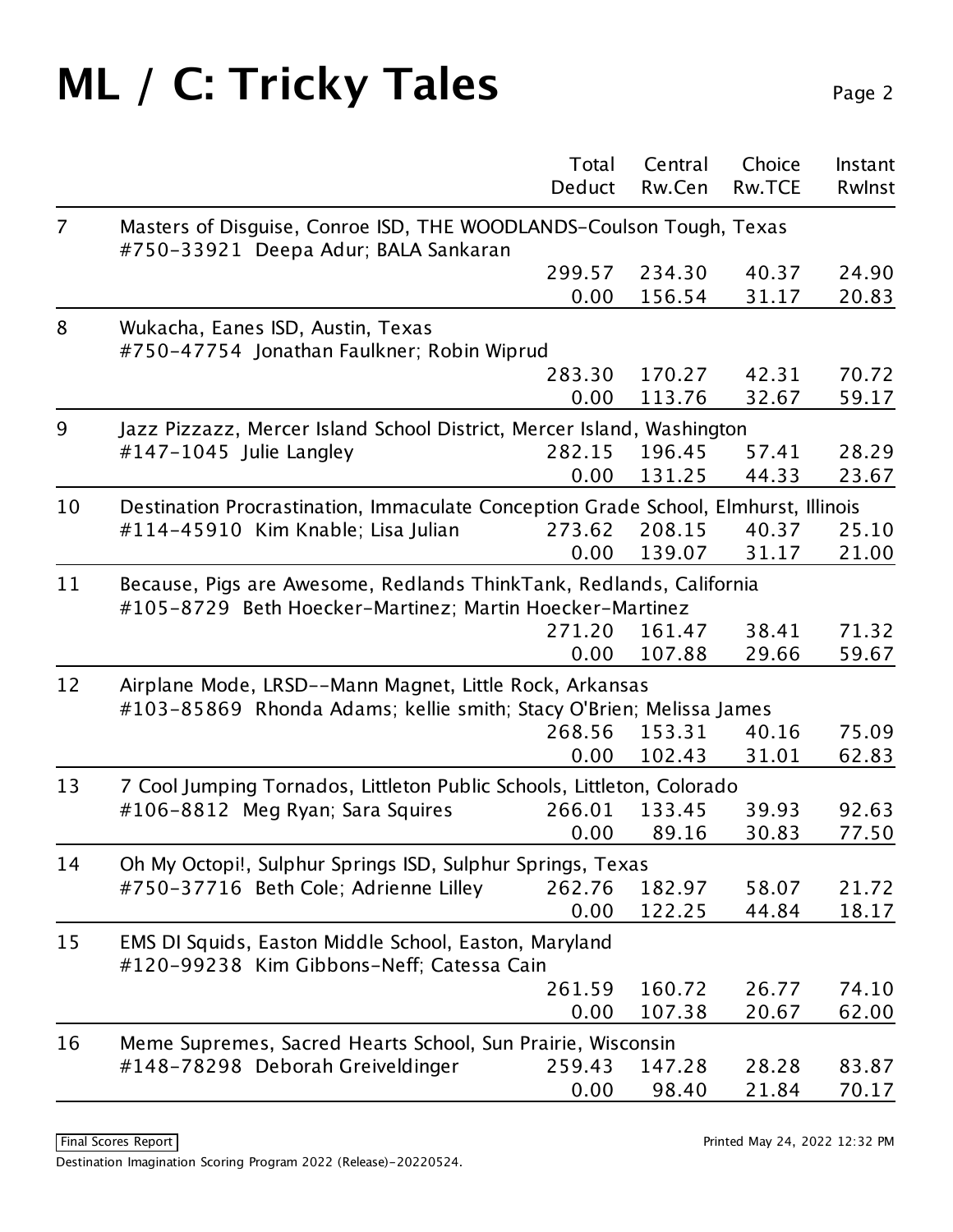|     |                                                                                                    | Total  | Central | Choice        | Instant |
|-----|----------------------------------------------------------------------------------------------------|--------|---------|---------------|---------|
|     |                                                                                                    | Deduct | Rw.Cen  | <b>Rw.TCE</b> | Rwlnst  |
| 17  | The Myth of the So-Called Sister, Bow Memorial School, Bow, New Hampshire                          |        |         |               |         |
|     | #130-3970 Adam Storer                                                                              | 251.14 | 146.51  | 21.36         | 83.27   |
|     |                                                                                                    | 0.00   | 97.89   | 16.49         | 69.67   |
| 18  | Yo Momma's 5 Missing Kids, Reeds Spring R-IV School District, Reeds Spring, Missouri               |        |         |               |         |
|     | #124-45037 Robin Verheyen                                                                          | 250.12 | 153.07  | 34.51         | 62.54   |
|     |                                                                                                    | 0.00   | 102.27  | 26.65         | 52.33   |
| 19  | Madness Makers, Algoma School District DI, Algoma, Wisconsin                                       |        |         |               |         |
|     | #148-55171 Lisa Stewart; Megan Neveau                                                              | 247.20 | 175.12  | 48.77         | 23.31   |
|     |                                                                                                    | 0.00   | 117.00  | 37.66         | 19.50   |
| 20  | DI Dragons, Dublin, California                                                                     |        |         |               |         |
|     | #105-1715 Harinee Soundar; Rachna Wadhwani; Nick Shen                                              |        |         |               |         |
|     |                                                                                                    | 245.16 | 176.91  | 48.14         | 20.11   |
|     |                                                                                                    | 0.00   | 118.20  | 37.17         | 16.83   |
| 21  | Peculiar Pandas, Wicomico County Public Schools, Salisbury, Maryland                               |        |         |               |         |
|     | #120-92073 Sarah Strickland; Rachel McKinney                                                       |        |         |               |         |
|     |                                                                                                    | 242.23 | 150.91  | 42.52         | 48.80   |
|     |                                                                                                    | 0.00   | 100.83  | 32.83         | 40.83   |
| 22  | Legendary Dishwashers Parallel U, RTWKIDS Public Speaking, Arcadia, California                     |        |         |               |         |
|     | #105-75252 Cindy Ong; Derek Lin                                                                    | 232.11 | 136.32  | 38.42         | 57.37   |
|     |                                                                                                    | 0.00   | 91.08   | 29.67         | 48.00   |
| 23  | Curtain Call-YWLA Midland, Midland ISD, Midland, Texas<br>#750-38005 Allison Hansen; Laura Doughty |        |         |               |         |
|     |                                                                                                    | 230.83 | 174.91  | 37.79         | 18.13   |
|     |                                                                                                    | 0.00   | 116.86  | 29.18         | 15.17   |
| 24  | The Fantastic Four, Elkhorn Public Schools Grandview Middle School, Elkhorn, Nebrask               |        |         |               |         |
|     | #129-4641 Brian DeVeney                                                                            | 229.50 | 170.67  | 29.35         | 29.48   |
|     |                                                                                                    | 0.00   | 114.03  | 22.66         | 24.67   |
| 25  | Loki Ladies, Ossining DI, Ossining, New York                                                       |        |         |               |         |
|     | #134-65425 Jennifer Morris                                                                         | 227.78 | 174.67  | 29.80         | 23.31   |
|     |                                                                                                    | 0.00   | 116.70  | 23.01         | 19.50   |
| 26T | StH, Kennedy Middle School - Green, Natick, Massachusetts                                          |        |         |               |         |
|     | #119-62697 Karin Cloutier; Graham Briggs                                                           |        |         |               |         |
|     |                                                                                                    | 222.68 | 138.55  | 36.92         | 47.21   |
|     |                                                                                                    | 0.00   | 92.57   | 28.51         | 39.50   |
|     |                                                                                                    |        |         |               |         |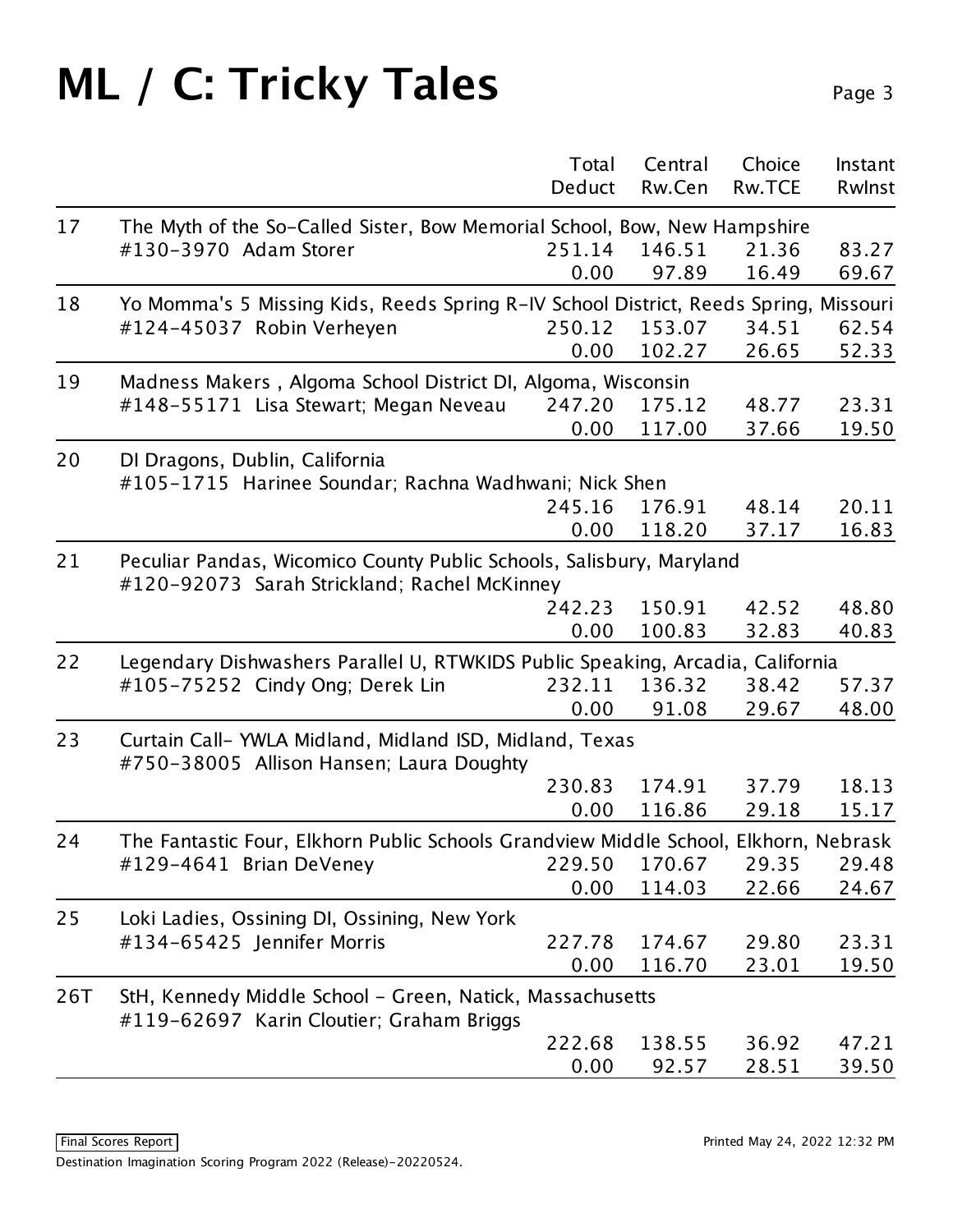|     |                                                                                                                   | Total  | Central | Choice        | Instant |  |  |  |
|-----|-------------------------------------------------------------------------------------------------------------------|--------|---------|---------------|---------|--|--|--|
|     |                                                                                                                   | Deduct | Rw.Cen  | <b>Rw.TCE</b> | Rwlnst  |  |  |  |
| 26T | The No Good Tricksters, Firestone Charter Academy, Firestone, Colorado                                            |        |         |               |         |  |  |  |
|     | #106-24627 Joseph Schreurs                                                                                        | 222.55 | 115.52  | 29.14         | 77.89   |  |  |  |
|     |                                                                                                                   | 0.00   | 77.18   | 22.50         | 65.17   |  |  |  |
| 27  | The Cracking Crackers, Webster Area Destination Imagination, Webster, South Dakota                                |        |         |               |         |  |  |  |
|     | #141-56662 MERRIE ATHERTON                                                                                        | 219.53 | 163.44  | 34.97         | 21.12   |  |  |  |
|     |                                                                                                                   | 0.00   | 109.20  | 27.00         | 17.67   |  |  |  |
| 28  | The Winning Hand, SRVSD, San Ramon, California                                                                    |        |         |               |         |  |  |  |
|     | #105-38847 NIKHIL BHIWANKAR                                                                                       | 218.22 | 136.49  | 29.14         | 52.59   |  |  |  |
|     |                                                                                                                   | 0.00   | 91.19   | 22.50         | 44.00   |  |  |  |
| 29T | Sister Rivalry, DCSD, Castle Rock, Colorado                                                                       | 214.07 | 127.64  | 22.88         | 63.55   |  |  |  |
|     | #106-16211 Eric Wilson                                                                                            | 0.00   | 85.28   | 17.67         | 53.17   |  |  |  |
| 29T | Oh No! Our table is brocken!, Portales Municipal Schools, Portales, New Mexico                                    |        |         |               |         |  |  |  |
|     | #132-97399 Katrina Prince                                                                                         | 213.68 | 159.49  | 28.70         | 25.49   |  |  |  |
|     |                                                                                                                   | 0.00   | 106.56  | 22.16         | 21.33   |  |  |  |
| 29T | Four-est Friends, Milan Special School District, Milan, Tennessee                                                 |        |         |               |         |  |  |  |
|     | #142-46803 Alyson McCoy                                                                                           | 213.31 | 129.05  | 38.84         | 45.42   |  |  |  |
|     |                                                                                                                   | 0.00   | 86.22   | 29.99         | 38.00   |  |  |  |
| 30  | Rascals, Pierre Indian Learning Center, pierre, South Dakota                                                      |        |         |               |         |  |  |  |
|     | #141-73881 renee sears                                                                                            | 212.08 | 165.19  | 31.95         | 14.94   |  |  |  |
|     |                                                                                                                   | 0.00   | 110.37  | 24.67         | 12.50   |  |  |  |
| 31  | The 6th DImention, RTWKIDS Public Speaking, Arcadia, California                                                   |        |         |               |         |  |  |  |
|     | #105-48207 Cindy Ong; Jin Hwang                                                                                   | 208.72 | 155.51  | 36.48         | 16.73   |  |  |  |
|     |                                                                                                                   | 0.00   | 103.90  | 28.17         | 14.00   |  |  |  |
| 32  | Perky Periwinkle Pademelons!, West Central, Hartford, South Dakota                                                |        |         |               |         |  |  |  |
|     | #141-87950 Angela Nielsen; Abbey Nielsen                                                                          |        |         |               |         |  |  |  |
|     |                                                                                                                   | 205.84 | 152.23  | 28.71         | 24.90   |  |  |  |
|     |                                                                                                                   | 0.00   | 101.71  | 22.17         | 20.83   |  |  |  |
| 33  | Gladiawarrior souls, LUDOTECA, quito, Ecuador                                                                     |        |         |               |         |  |  |  |
|     | #166-81975 Danny Naranjo                                                                                          | 198.27 | 161.09  | 27.42         | 9.76    |  |  |  |
|     |                                                                                                                   | 0.00   | 107.63  | 21.17         | 8.17    |  |  |  |
| 34  | Spa City Axolotls, Hot Springs School District, Hot Springs, Arkansas<br>#103-37214 Natalie Miller; Huisman Jamie |        |         |               |         |  |  |  |
|     |                                                                                                                   | 194.49 | 145.54  | 32.82         | 16.13   |  |  |  |
|     |                                                                                                                   | 0.00   | 97.24   | 25.34         | 13.50   |  |  |  |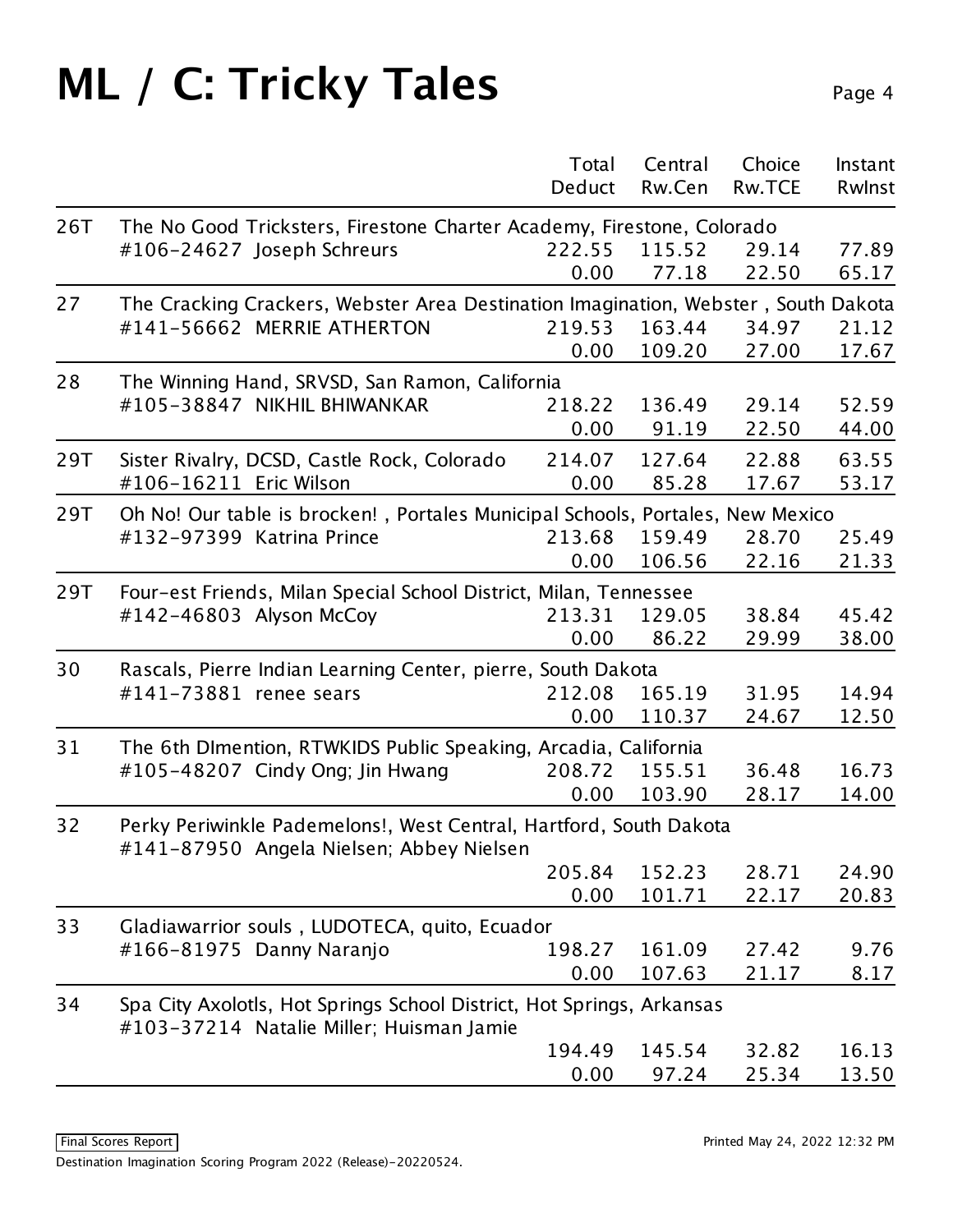|     |                                                                            | Total<br>Deduct | Central<br>Rw.Cen | Choice<br>Rw.TCE | Instant<br>Rwlnst |  |  |  |
|-----|----------------------------------------------------------------------------|-----------------|-------------------|------------------|-------------------|--|--|--|
| 35T | Something Punny This Way Comes, Indian River School, Canaan, New Hampshire |                 |                   |                  |                   |  |  |  |
|     | #130-88227 Heather Oliver                                                  | 187.93          | 135.78            | 38.20            | 13.95             |  |  |  |
|     |                                                                            | 0.00            | 90.72             | 29.50            | 11.67             |  |  |  |
| 35T | D.I.amonds, Collins Elementary, Sterling Heights, Michigan                 |                 |                   |                  |                   |  |  |  |
|     | #122-77599 Ebru Adoglu Jones                                               | 187.76          | 130.66            | 22.24            | 34.86             |  |  |  |
|     |                                                                            | 0.00            | 87.30             | 17.17            | 29.17             |  |  |  |
| 36  | Hottie Takis, CY Middle School, Casper, Wyoming                            |                 |                   |                  |                   |  |  |  |
|     | #150-3019 Desiree Riley; Rita Pekuri                                       | 172.95          | 137.82            | 19.00            | 16.13             |  |  |  |
|     |                                                                            | 0.00            | 92.08             | 14.67            | 13.50             |  |  |  |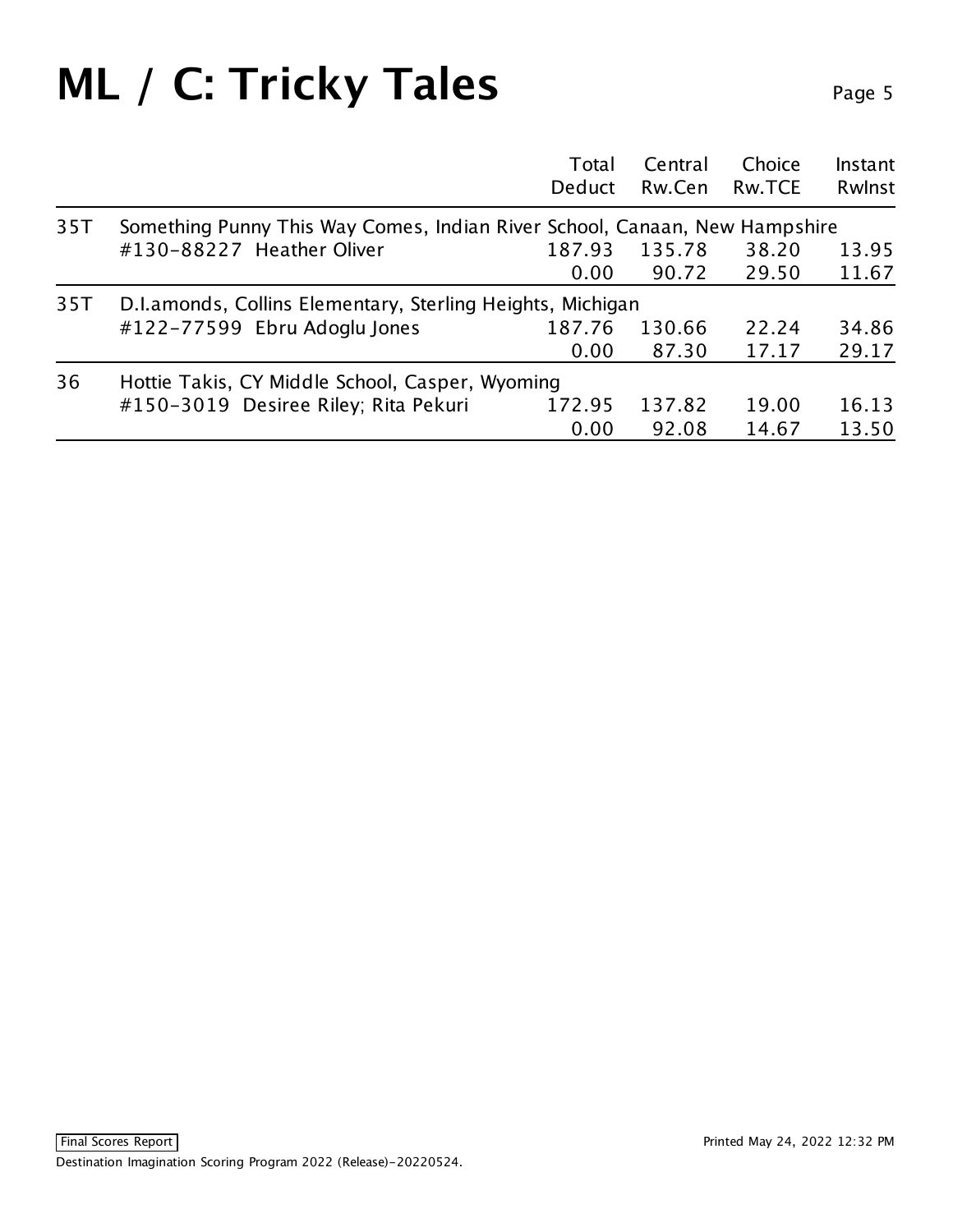|                |                                                                                                                                                | Total<br>Deduct | Central<br>Rw.Cen | Choice<br>Rw.TCE | Instant<br>Rwinst |  |
|----------------|------------------------------------------------------------------------------------------------------------------------------------------------|-----------------|-------------------|------------------|-------------------|--|
| $\mathbf 1$    | We don't get distrac- ooh pizza!, Round Rock ISD, McNeil/PearsonRanch, Texas<br>#750-17497 Priya Arunkumar; Michael Arunkumar                  |                 |                   |                  |                   |  |
|                |                                                                                                                                                | 381.05          | 240.00            | 56.48            | 84.57             |  |
|                |                                                                                                                                                | 0.00            | 192.00            | 50.83            | 79.50             |  |
| Hi IC          | Creative Crayons, Independent, Pflugerville, Texas<br>#750-4507 Louise Howard; Daniel Howard                                                   |                 |                   |                  |                   |  |
|                |                                                                                                                                                | 339.77          | 193.29            | 46.48            | 100.00            |  |
|                |                                                                                                                                                | 0.00            | 154.63            | 41.83            | 94.00             |  |
| $\overline{2}$ | Nefarious SEAhorses, Northside ISD, San Antonio, Texas                                                                                         |                 |                   |                  |                   |  |
|                | #750-22702 Penney Maretzki                                                                                                                     | 360.19          | 204.45            | 60.00            | 95.74             |  |
|                |                                                                                                                                                | 0.00            | 163.56            | 54.00            | 90.00             |  |
| 3              | Plot Twist, Mercer Island Schools, Mercer Island, Washington                                                                                   |                 |                   |                  |                   |  |
|                | #147-61870 Mark Headlee; David Baxter                                                                                                          | 352.45          | 216.66            | 59.07            | 78.72             |  |
|                |                                                                                                                                                | 2.00            | 173.33            | 53.16            | 74.00             |  |
| 4              | Creative Crayons, Independent, Pflugerville, Texas<br>#750-4507 Louise Howard; Daniel Howard                                                   |                 |                   |                  |                   |  |
|                |                                                                                                                                                | 339.77          | 193.29            | 46.48            | 100.00            |  |
|                |                                                                                                                                                | 0.00            | 154.63            | 41.83            | 94.00             |  |
| 5T             | The DIsappointments, Eleanor Roosevelt High School, PG County, Maryland                                                                        |                 |                   |                  |                   |  |
|                | #120-44907 Cheri Hautala-Bateman                                                                                                               | 316.33          | 183.76            | 36.29            | 96.28             |  |
|                |                                                                                                                                                | 0.00            | 147.01            | 32.66            | 90.50             |  |
| 5T             | Washed up, Klamath Union High School. 21st CCLC after school Program, Klamath Fal<br>#137-15301 Bill Patterson; Stephanie Dahm                 |                 |                   |                  |                   |  |
|                |                                                                                                                                                | 316.11          | 197.40            | 51.69            | 67.02             |  |
|                |                                                                                                                                                | 0.00            | 157.92            | 46.52            | 63.00             |  |
| 6              | Houston We Have a Problem, Katy ISD, Katy, Texas                                                                                               |                 |                   |                  |                   |  |
|                | #750-18838 Edna Ojeda; Dawn Crabtree                                                                                                           | 312.99          | 190.93            | 47.59            | 74.47             |  |
|                |                                                                                                                                                | 0.00            | 152.74            | 42.83            | 70.00             |  |
| 7              | Whatever their name is, Barberton City Schools, Barberton, Ohio<br>#135-59659 Andrea Tomer; Treasure Kriston; Christopher Mitchell; Beth Smith |                 |                   |                  |                   |  |
|                |                                                                                                                                                | 295.44          | 194.98            | 39.82            | 60.64             |  |
|                |                                                                                                                                                | 0.00            | 155.98            | 35.84            | 57.00             |  |
| 8              | Sleep is Not Mandatory, Anoka-Hennepin #11, Blaine High School, Minnesota<br>#123-7096 Lynn Montgomery; Karen Meyers; Pamela Taylor            |                 |                   |                  |                   |  |
|                |                                                                                                                                                | 294.22          | 173.58            | 39.26            | 81.38             |  |
|                |                                                                                                                                                | 0.00            | 138.86            | 35.33            | 76.50             |  |
|                |                                                                                                                                                |                 |                   |                  |                   |  |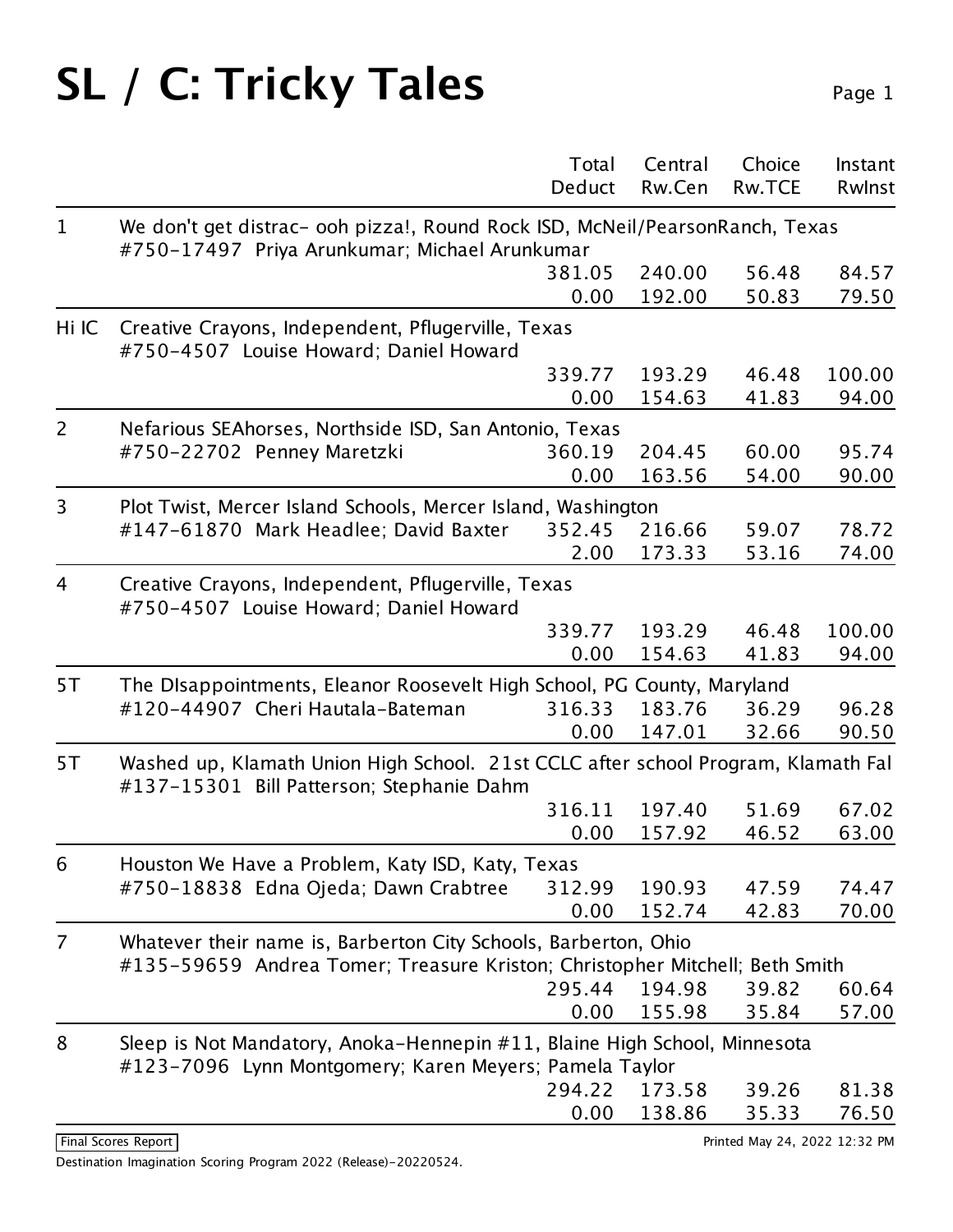|     |                                                                                                       | Total<br>Deduct | Central | Choice<br>Rw.TCE | Instant |  |
|-----|-------------------------------------------------------------------------------------------------------|-----------------|---------|------------------|---------|--|
|     |                                                                                                       |                 | Rw.Cen  |                  | Rwlnst  |  |
| 9   | 7 Dancing Cukoooz, RTWKIDS Public Speaking, Arcadia, California                                       |                 |         |                  |         |  |
|     | #105-3762 Cindy Ong; Desiree Alvarado                                                                 | 286.72          | 201.58  | 29.82            | 55.32   |  |
|     |                                                                                                       | 0.00            | 161.26  | 26.84            | 52.00   |  |
| 10  | Burning Wire Wizards, Grandview HS, Centennial, Colorado                                              |                 |         |                  |         |  |
|     | #106-30762 Carrie Roethe                                                                              | 273.01          | 161.31  | 50.00            | 61.70   |  |
|     |                                                                                                       | 0.00            | 129.05  | 45.00            | 58.00   |  |
| 11T | 6 Time Rush, Frisco ISD, Mckinney, Texas                                                              | 269.12          | 179.00  | 47.03            | 43.09   |  |
|     | #750-90587 Sandhya Chepur                                                                             | 0.00            | 143.20  | 42.33            | 40.50   |  |
| 11T | Essential Lurkers, Milford DI, Milford, New Hampshire                                                 |                 |         |                  |         |  |
|     | #130-60223 Leon Lemaire                                                                               | 268.70          | 156.66  | 24.27            | 87.77   |  |
|     |                                                                                                       | 0.00            | 125.33  | 21.84            | 82.50   |  |
| 12  | Vandegrift 3: Cowboy Pigeons, Leander ISD, Austin, Texas<br>#750-68764 Scott Nielson; Heather Nielson |                 |         |                  |         |  |
|     |                                                                                                       | 264.23          | 143.44  | 42.60            | 78.19   |  |
|     |                                                                                                       | 0.00            | 114.75  | 38.34            | 73.50   |  |
| 13  | The trickers, LUDOTECA, quito, Ecuador                                                                | 262.98          | 136.05  | 28.53            | 98.40   |  |
|     | #166-72176 Santiago Tayupanta                                                                         | 0.00            | 108.84  | 25.68            | 92.50   |  |
| 14  | The Golden Trio, Northshore School District, Redmond, Washington                                      |                 |         |                  |         |  |
|     | #147-7149 Cynthia Feeney                                                                              | 257.99          | 125.56  | 32.96            | 99.47   |  |
|     |                                                                                                       | 0.00            | 100.45  | 29.66            | 93.50   |  |
| 15  | Narwhal Noobs, Dublin High School, Dublin, California                                                 |                 |         |                  |         |  |
|     | #105-82315 Aparajeeta Ghosh; Tamilvanan Ponnusamy; Theetharappan Alagusund                            |                 |         |                  |         |  |
|     |                                                                                                       | 255.78          | 173.01  | 49.26            | 33.51   |  |
|     |                                                                                                       | 0.00            | 138.41  | 44.33            | 31.50   |  |
| 16  | Duct Duct Goose, Clyde Hill, Washington                                                               | 249.69          | 181.94  | 37.96            | 29.79   |  |
|     | #147-35242 Carolyn Duffy; Mark Nash                                                                   | 0.00            | 145.55  | 34.16            | 28.00   |  |
| 17  | Heroic Villains, Mercer Island School District, Mercer Island, Washington                             |                 |         |                  |         |  |
|     | #147-19808 David Baxter                                                                               | 246.29          | 186.43  | 35.92            | 23.94   |  |
|     |                                                                                                       | 0.00            | 149.14  | 32.33            | 22.50   |  |
| 18T | KKaRR, Hinsdale, Hinsdale, Illinois                                                                   | 232.28          | 121.63  | 33.52            | 77.13   |  |
|     | #114-96207 Bhavani Ravi; Liz Joseph                                                                   | 0.00            | 97.30   | 30.17            | 72.50   |  |
| 18T | Jinxed Jicamas, Best of the Bay, San Ramon, California                                                |                 |         |                  |         |  |
|     | #105-20306 Jyothipriya Chittoor; Marufa Mohib; Shashank Subramanya                                    |                 |         |                  |         |  |
|     |                                                                                                       | 232.13          | 139.21  | 38.13            | 54.79   |  |
|     |                                                                                                       | 0.00            | 111.37  | 34.32            | 51.50   |  |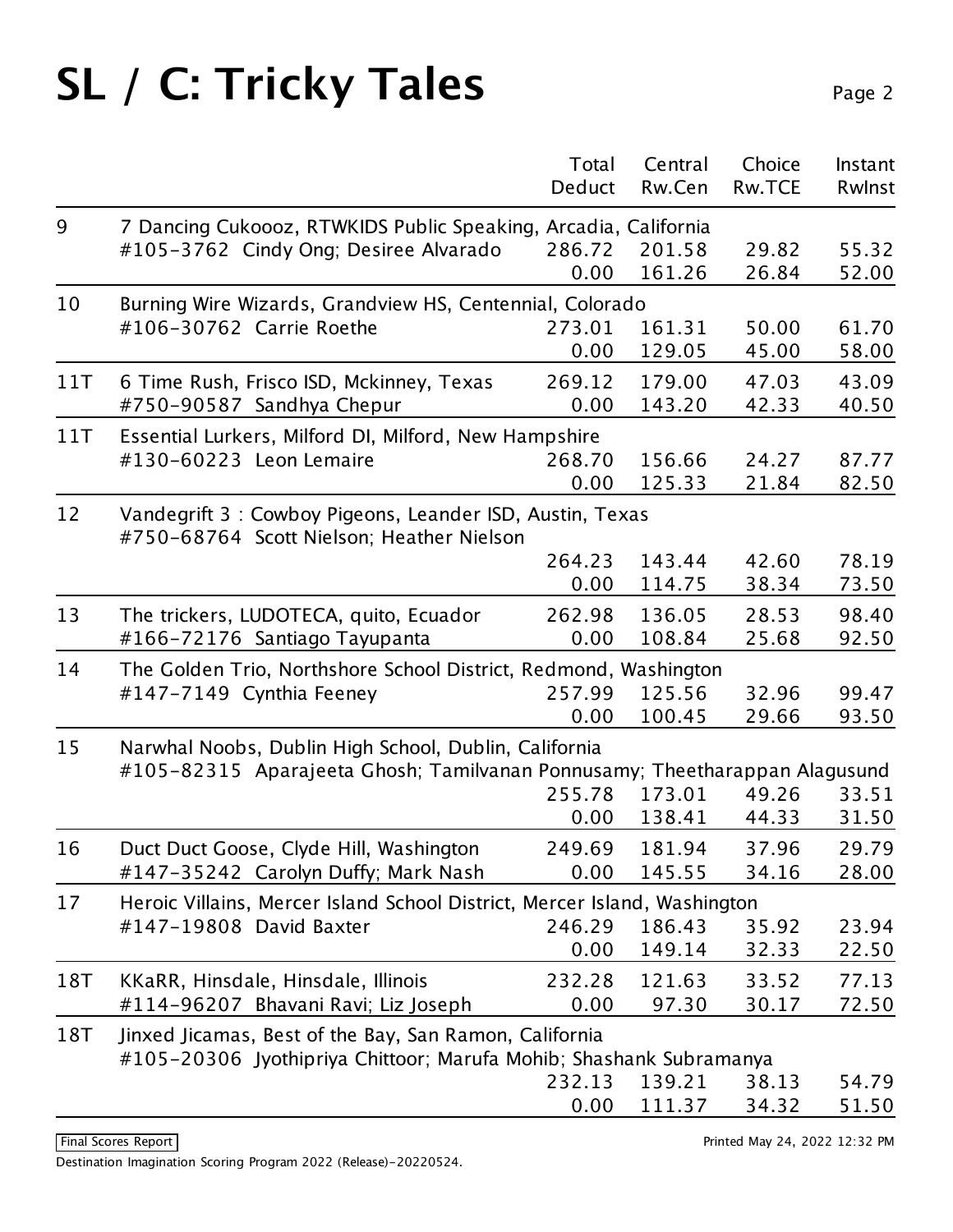|     |                                                                                                                     | Total<br>Deduct                                                           | Central<br>Rw.Cen | Choice<br><b>Rw.TCE</b> | Instant<br>Rwinst |  |  |
|-----|---------------------------------------------------------------------------------------------------------------------|---------------------------------------------------------------------------|-------------------|-------------------------|-------------------|--|--|
| 19  | OxymoroniKS, Elizabeth High School, Elizabeth, New Jersey<br>#131-31277 Louis Sobo; Olivia Perez; David Trachtman   |                                                                           |                   |                         |                   |  |  |
|     |                                                                                                                     | 224.34<br>0.00                                                            | 161.33<br>129.06  | 30.56<br>27.50          | 32.45<br>30.50    |  |  |
| 20  |                                                                                                                     | Its Not What It Looks Like!, RTWKIDS Public Speaking, Arcadia, California |                   |                         |                   |  |  |
|     | #105-63873 Cindy Ong; Irene Sim                                                                                     | 206.21<br>0.00                                                            | 148.61<br>118.89  | 32.60<br>29.34          | 25.00<br>23.50    |  |  |
| 21  | Allegedly Fruit Salad :), Lakeland CSD, Shrub oak, New York                                                         |                                                                           |                   |                         |                   |  |  |
|     | #134-2819 Sue DiSisto; Jinu Easaw                                                                                   | 203.47<br>0.00                                                            | 137.80<br>110.24  | 26.84<br>24.16          | 38.83<br>36.50    |  |  |
| 22T | Well, Technically, Redlands ThinkTank, Redlands, California<br>#105-52802 Jennifer Hill; Josh Crocker; Stephen Hill |                                                                           |                   |                         |                   |  |  |
|     |                                                                                                                     | 199.71                                                                    | 129.06            | 31.29                   | 39.36             |  |  |
|     |                                                                                                                     | 0.00                                                                      | 103.25            | 28.16                   | 37.00             |  |  |
| 22T | The Brainy Bears, Leetonia High School, Leetonia, Ohio                                                              |                                                                           |                   |                         |                   |  |  |
|     | #135-80 Jenny Aukerman; Deirdre Sadler                                                                              | 199.37                                                                    | 145.98            | 25.73                   | 27.66             |  |  |
|     |                                                                                                                     | 0.00                                                                      | 116.78            | 23.16                   | 26.00             |  |  |
| 22T | Extreme Grandma Rugby, Reeds Spring R-IV School District, Reeds Spring, Missouri                                    |                                                                           |                   |                         |                   |  |  |
|     | #124-42613 Robin Verheyen                                                                                           | 198.84                                                                    | 126.99            | 18.13                   | 53.72             |  |  |
|     |                                                                                                                     | 0.00                                                                      | 101.59            | 16.32                   | 50.50             |  |  |
| 23  | FDI, Fowler R4J, Fowler, Colorado<br>#106-26270 Stephanie Martin; Paige Lower                                       |                                                                           |                   |                         |                   |  |  |
|     |                                                                                                                     | 198.06                                                                    | 102.35            | 28.16                   | 67.55             |  |  |
|     |                                                                                                                     | 0.00                                                                      | 81.88             | 25.34                   | 63.50             |  |  |
| 24T | Team Nameless, Lake Geneva Schools, Lake Geneva, Wisconsin                                                          |                                                                           |                   |                         |                   |  |  |
|     | #148-64574 Dave Torgerson; Lynn Fritz                                                                               | 196.60                                                                    | 119.99            | 37.78                   | 38.83             |  |  |
|     |                                                                                                                     | 0.00                                                                      | 95.99             | 34.00                   | 36.50             |  |  |
| 24T | D.I. Can't think of a name, Grapevine- Colleyville ISD, Grapevine High School, Texas                                |                                                                           |                   |                         |                   |  |  |
|     | #750-16786 Tejal Shah                                                                                               | 196.30                                                                    | 136.44            | 31.67                   | 28.19             |  |  |
|     |                                                                                                                     | 0.00                                                                      | 109.15            | 28.50                   | 26.50             |  |  |
| 25  | Joe Mama, Central Noble Community Schools, ALBION, Indiana                                                          |                                                                           |                   |                         |                   |  |  |
|     | #115-77462 Vickie Knepper                                                                                           | 175.90                                                                    | 119.45            | 30.92                   | 25.53             |  |  |
|     |                                                                                                                     | 0.00                                                                      | 95.56             | 27.83                   | 24.00             |  |  |
|     |                                                                                                                     |                                                                           |                   |                         |                   |  |  |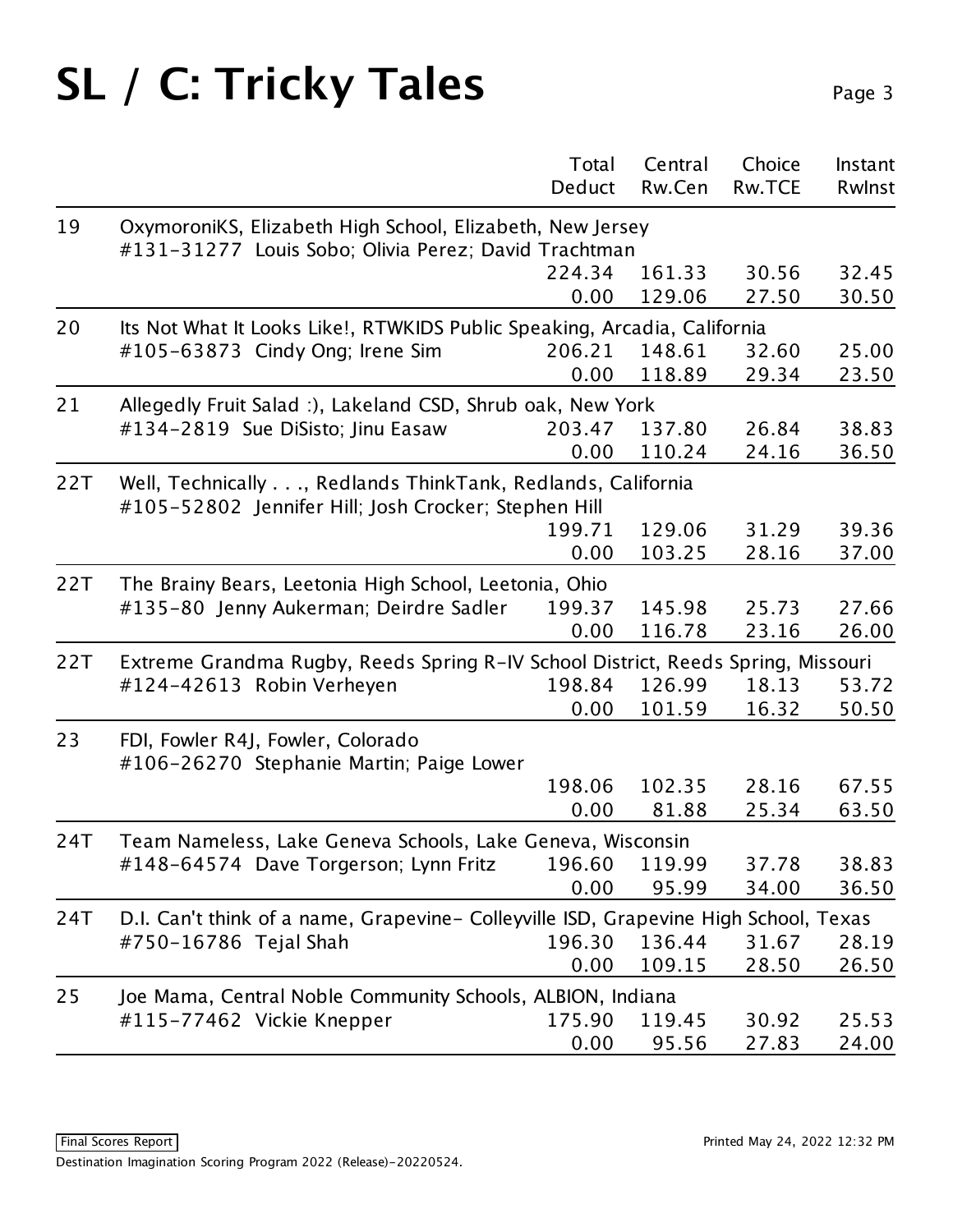—

|    |                                                                                                 | Total<br>Deduct | Central<br>Rw.Cen Rw.TCE | Choice | Instant<br>Rwlnst |
|----|-------------------------------------------------------------------------------------------------|-----------------|--------------------------|--------|-------------------|
| 26 | DI or Die, Clarence DI Boosters, Clarence, New York<br>#134-33858 Boglioli James; Scott Simmons |                 |                          |        |                   |
|    |                                                                                                 | 170.55          | 101.24                   | 41.12  | 28.19             |
|    |                                                                                                 | 0.00            | 80.99                    | 37.01  | 26.50             |